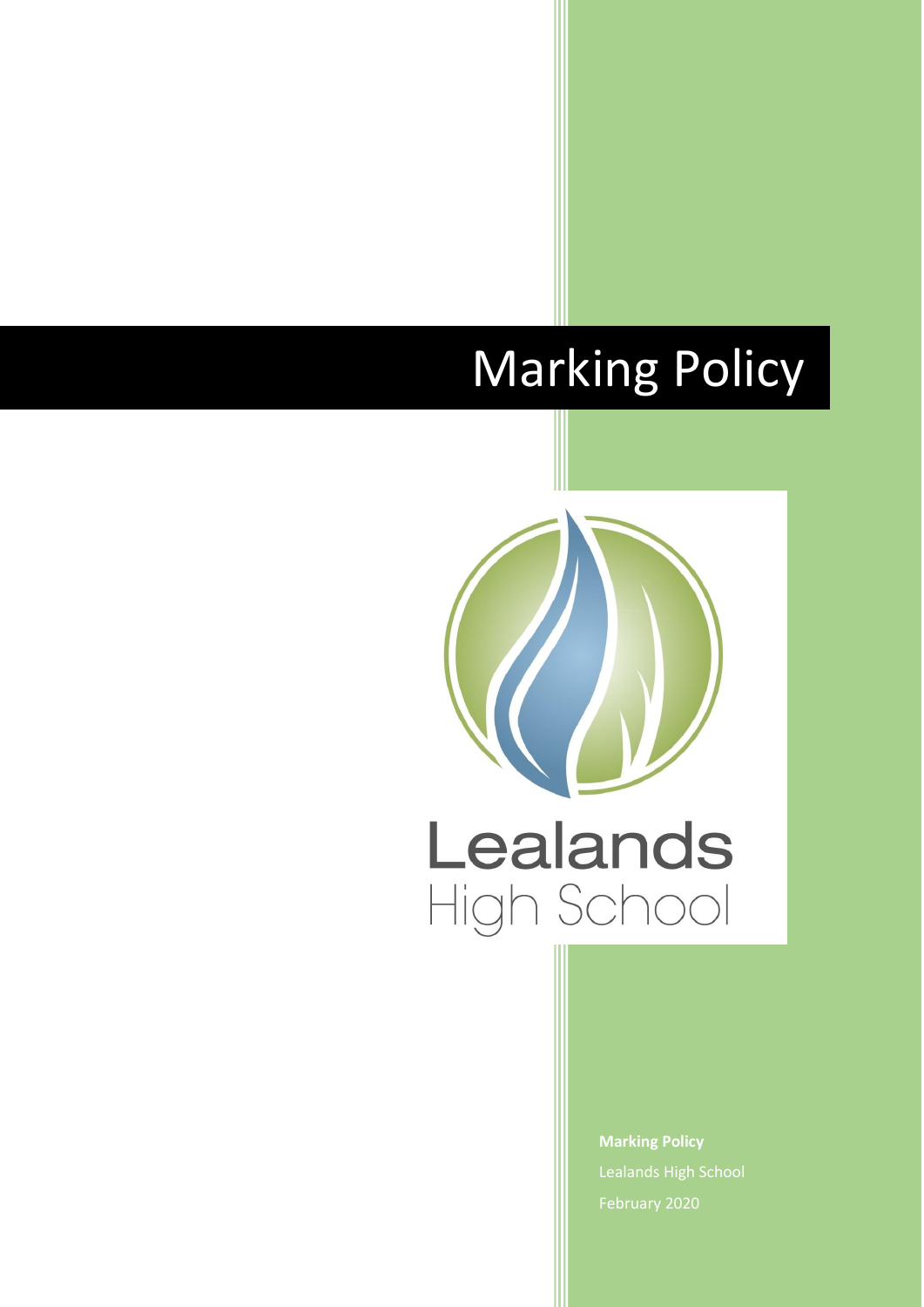#### **Introduction**

Lealands High School policies are designed to support the school ethos, aims and vision. Lealands is a positive learning community which is fully inclusive to ensure equality of opportunity for all.

Our aims are outlined in our Home School Agreement.

# **Our aims:**

#### **Excellence in everything we do <b>Everyone has responsibility Respect for all**

- Everyone achieves success and makes excellent progress
- We all continually improve what we do and work hard
- We care about being the best we can be and getting the best out of those around us

- To prepare young people for life and a positive future
- To ensure that school is a safe place
- To help and support others to grow and succeed

- Everyone is valued for their contribution
- All are cared for and supported so that needs are met
- We recognise and celebrate the talents, gifts and uniqueness of every individual

In order to achieve these aims students, parents and the school need to work in partnership.

#### **Our vision is to be:**

*Everyone achieves excellence, demonstrates respect for all and takes responsibility for their own actions, while helping others to be successful.*

We strive to achieve this vision in all that we do and staff, students, parents, governors, other school stakeholders and partners are all an important part of making this happen.

For the purposes of this policy, marking is defined as written feedback made by a teacher, a learning support assistant or a peer about a student's work.

Marking should form a dialogue between teacher and student with the aim to improve students' understanding, learning and raise achievement. Similarly, teachers will gain information about student performance and use this to inform planning and progression for individuals and groups. Marking should also demonstrate to parents how their child's learning is progressing and what they need to do to improve.

#### **Rationale**

At Lealands, we recognise that feedback is one of the most powerful influences on learning and achievement. Effective marking is an essential part of the education process. At its heart, it is an interaction between teacher and student: a way of acknowledging students ' work, checking the outcomes and making decisions about what teachers and students need to do next with the primary aim of improving and supporting student progress. To ensure that this drive is not at the expense of teacher workload, our policy is based on three key areas based on eliminating unnecessary workload around marking (March 2016).

# **Meaningful**

Marking varies by age group, subject and what works best for the student and teacher in relation to any particular piece of work. Teachers are encouraged to adjust their approach as necessary and trusted to incorporate the outcomes into subsequent planning and teaching.

#### **Manageable**

Marking practice is proportionate and considers the frequency and complexity of written feedback as well as the cost and time-effectiveness of marking in relation to the overall workload of teachers. This is written into any assessment policy.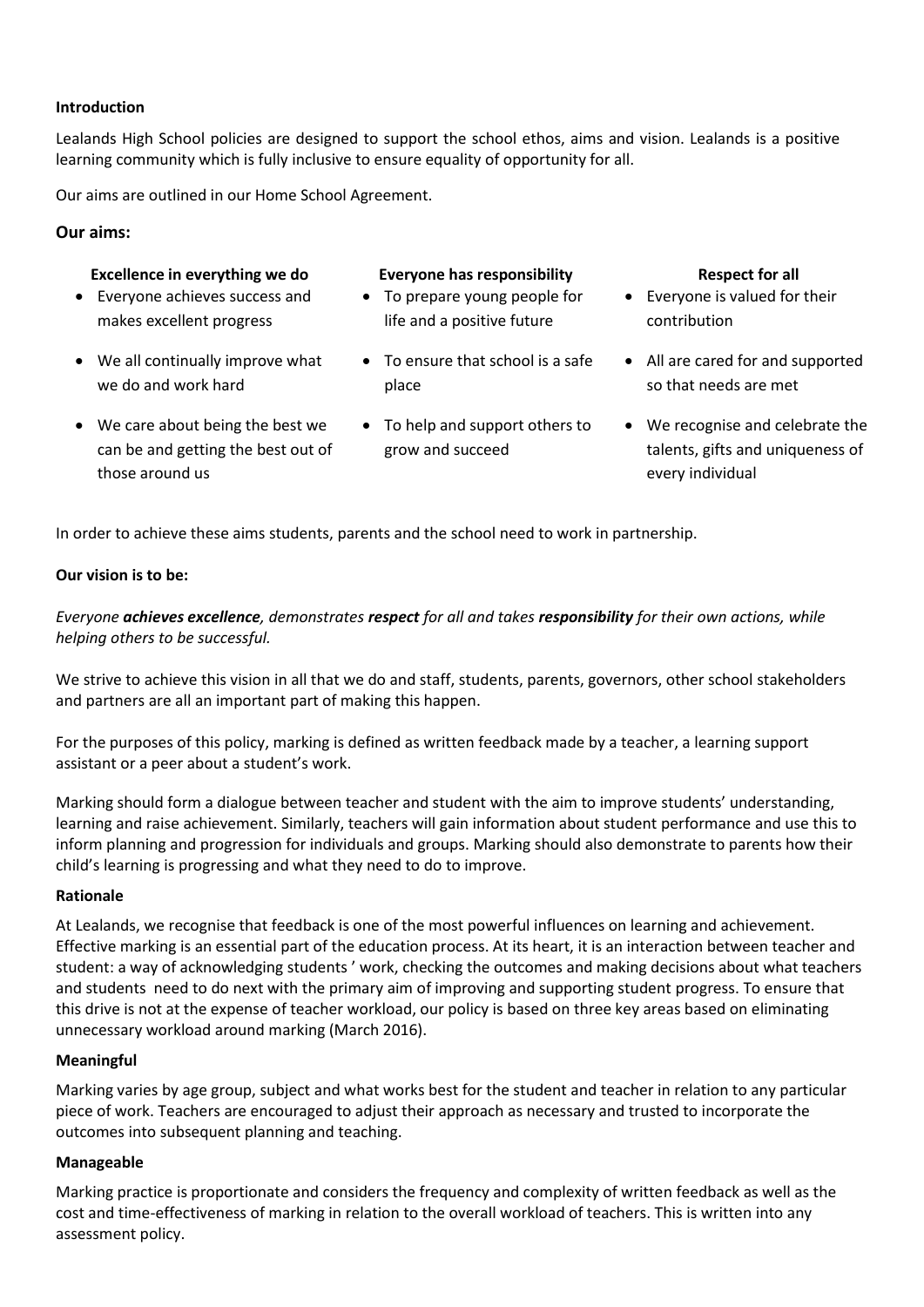# **Motivating**

Marking should help to motivate students to progress. This does not mean always writing in-depth comments or being universally positive: sometimes short, challenging comments or oral feedback are more effective. If the teacher is doing more work than their students, this can become a disincentive for students to accept challenges and take responsibility for improving their work.

# **Broad Goals**

- All staff are clear about the school's expectations about how work in all subjects should be presented and marked.
- Marking is of a high quality which enables students to understand how to improve their work and encourages high levels of engagement and interest.
- Students are able to reflect on and respond to comments given by the teacher and demonstrate this effectively in their books, allowing them to set their own targets.
- The presentation of books enhances learning rather than impedes it.
- All teachers follow a consistent approach to marking in their own subject, across the school and in marking for literacy.

# **Pupil Impact & Other Outcomes**

- Students become confident, independent learners.
- Students achieve their potential.
- To ensure that the teaching and learning in the school encourages students and ensures that they enjoy learning, make progress and achieve.
- Allows students, parents and carers to easily identify 'next steps of learning' recommended by the teacher.

# **Application**

# **Journey Objectives and Questions**

All teachers set at least one clear lesson objective per lesson. This then becomes a journey question; a clear question asked of students to measure their progress throughout the lesson. All staff will ask students to complete a journey question for at least half of their taught lessons on a fortnightly basis. For example, students have one lesson of Performing Arts a week. Therefore, the performing arts teacher will set and mark for students in that class one journey question a fortnight; every two lessons.

# **Marking for Subject Learning and Assessment**

To be effective, feedback through marking should:

- Use 'fix it' time stamps to give feedback about what has been done well, as well as about what can be done better and ensure that students make improvements and corrections to their work.
- Be completed at least every two weeks.
- Use 'Outstanding Learner' stamps to reward and highlight the use of deeper level thinking skills.

# **Marking for Literacy**

All teachers are responsible for supporting students to develop their reading, writing, communication and numeracy skills in all subjects. Staff will use the following symbols and procedures to mark writing:

- The minimum expectation of marking for literacy is that all staff will mark the journey questions, although staff are encouraged to mark any obvious or repeated literacy errors (for example, misspelling of the title or date)
- Spellings, punctuation and grammar all need to be challenged in the journey questions
- As the Fix-It Time slide states, all mistakes must be rectified in the student's book with green pen and spellings must be copied three times at the end of the piece of work.
- Spellings of subject specific terminology (Tier 3 words) especially must be challenged and corrected
- Ongoing literacy errors must be followed up with a more rigorous 'response' task to be completed during Fix-it Time.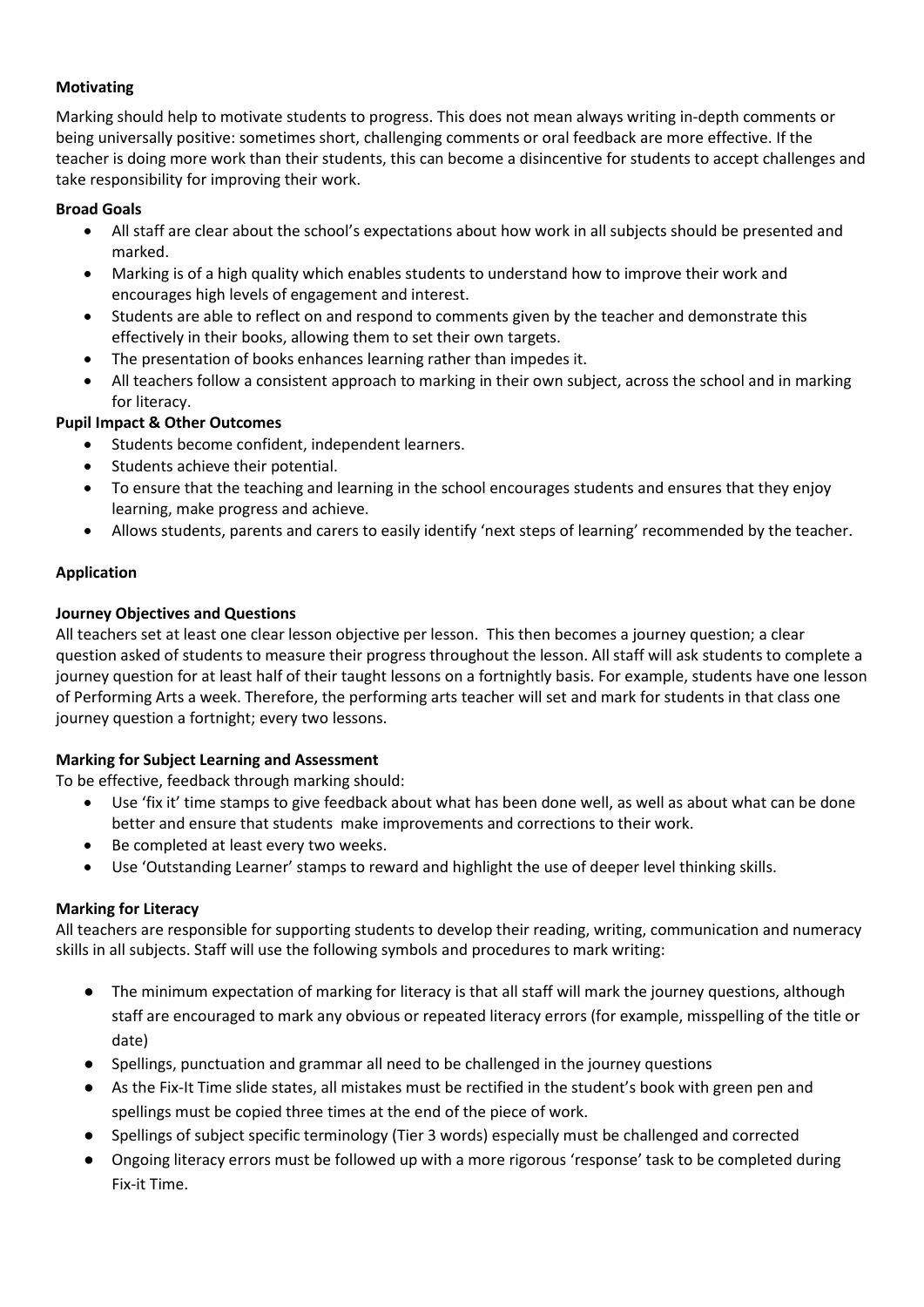The literacy codes are as follows and should appear in the margin on the correct line, or just before where the error occurs:

| sp  | A spelling error. The word should also be circled in the text.                                                                                                                                                                    |
|-----|-----------------------------------------------------------------------------------------------------------------------------------------------------------------------------------------------------------------------------------|
|     | A punctuation error. The error should also be circled in the text. This could be missing or<br>incorrect use of punctuation.                                                                                                      |
|     | Lack of capital letters. The error should also be circled in the text.                                                                                                                                                            |
|     | Incorrect use of capital letters. The error should also be circled in the text.                                                                                                                                                   |
| exp | Expression is unclear. The phrase/sentence should be underlined in the text with a $\sim$<br>line. It is also likely, in this case, that you will need to give this as a response task in order for<br>the student to correct it. |
|     | New paragraph needed. The symbol should be placed in the text in the appropriate place.                                                                                                                                           |
|     | Academic terminology (Tier 3) vocabulary needs to be used instead. The inaccurate/non-<br>academic language should be circled in the text.                                                                                        |

# **Students Engaging with Marking – Fix It Time**

Staff will ensure that students respond to marking through the use of 'fix it' stamps to highlight improvements and corrections needed, by:

- Writing incorrect spellings correctly three times at the end of the piece of work.
- Writing incorrect sentences correctly at the end of the piece of work.
- Improving or upgrading work as instructed by feedback.
- Writing targets for learning, relevant to the feedback at the end of the piece of work.

#### **Peer Marking**

Staff are encouraged to use peer marking and assessment as an integral part of their teaching strategies. When peer marking, students will write '**Marked by…**' and state **WWW:** (What Went Well) and **EBI:** (Even Better If), following the marking criteria established by the teacher at the beginning of the lesson.

#### **Presentation of books**

The following expectations are placed upon students when completing work in their books and teachers should ensure students follow these:

- All titles and dates for each piece of work are underlined with an appropriate ruler.
- Dates are written for each piece of work in full, e.g. *Monday 17th September.*
- All writing is in black or blue ink and all drawings and diagrams are in pencil.
- Graphs are clearly labelled and drawn with a ruler in all subjects following correct mathematical conventions.
- Students take care to present their work neatly and legibly and with neat alterations, corrections and crossings-out where required.
- Each piece of work is given a specific title, e.g. The Vietnam War.